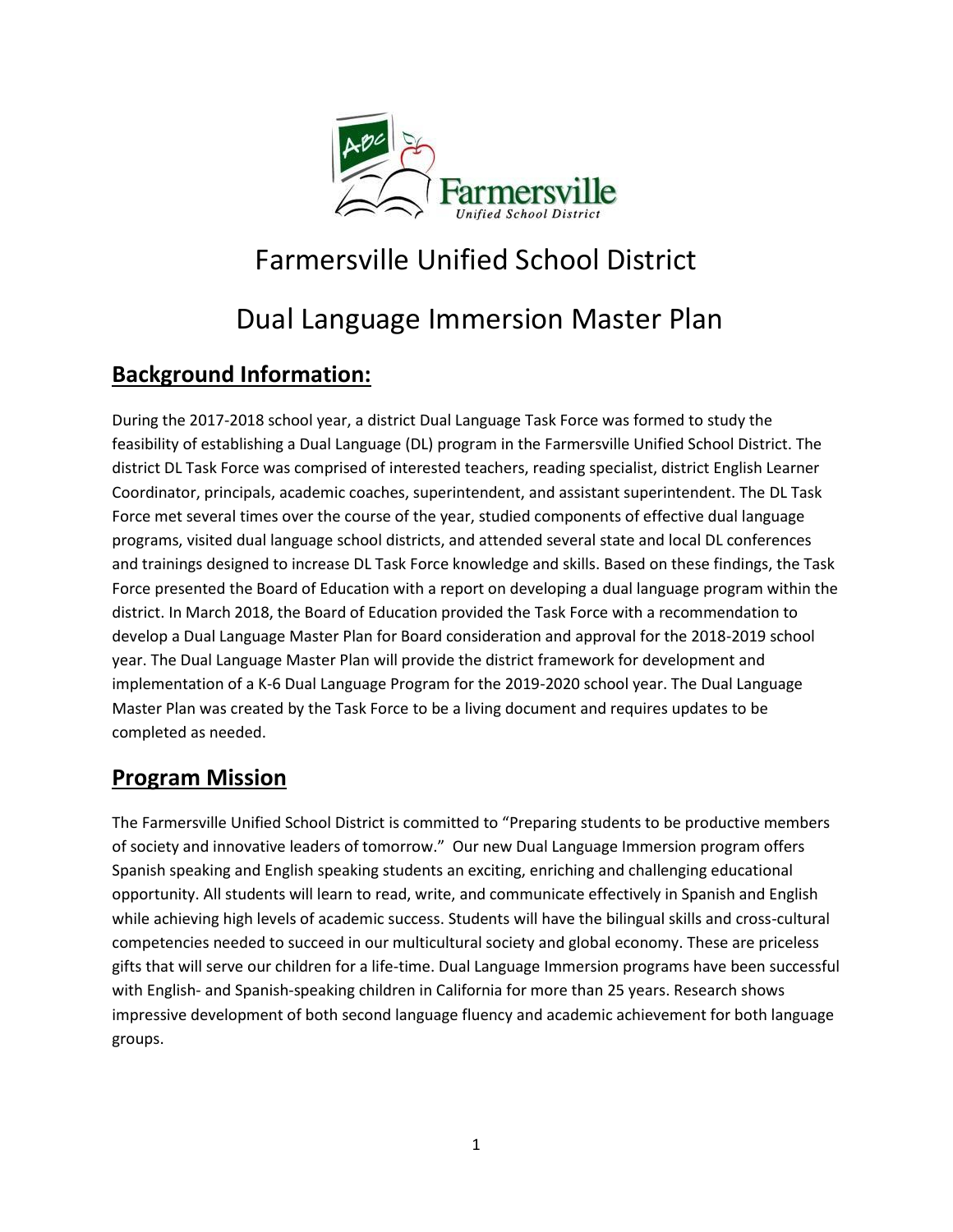### **Program Goals**

Our goal as a District is to provide an opportunity for students to acquire a second language while maintaining their native language and culture. In addition to maintaining academic performance at or above grade level as measured by classroom grades, common assessments, benchmarks and state assessments. The Dual Language program will develop high, positive cross-cultural understanding and appreciation. Recent legislation passage of Assembly 2514 (Thurmond) creates grant opportunities for districts to start Dual Language programs. Assembly Bill 2514 supports the expansion of Dual Language Immersion programs and supports students and families who want to learn more than one language. This legislation advances the California Department of Education (CDE) Global California 2030 initiative which seeks to quadruple the number of Dual Language Immersion programs in California. Dual Language programs are researched-based and are an effective way of closing the student achievement gap for English Learners and for preparing students for success in the 21<sup>st</sup> Century economy. Dual Language instructional programs have positive outcomes for both English Learners and native English speakers. CDE research studies on students who participate in Dual Language programs show that these students perform better academically, gain more confidence, and possess greater cultural awareness. Students who participate in Dual Language programs also will increase their likelihood of obtaining a Seal of Biliteracy certification.

### **Program Benefits**

Our students live in a global community and function in a global economy with the ability to recognize and accept diversity. Bilingual students who are fluent in English and Spanish have a compelling advantage, particularly here in California, but also in many other parts of the US and in the world. They will have fluency in two languages which may increase career opportunities. Students can continue to communicate with grandparents or other family members who may only speak Spanish. Spanish dominant students who may only have Listening and Speaking skills in Spanish also learn to read and write in their first language at a high academic level. Dual Language Immersion (DLI) allows our English speakers to develop fluency in a second language early on. Research indicates that bilingualism leads to cognitive benefits and ensure students who enter with Spanish as their first language maintain that language, concluding, Spanish is not lost so English can be gained.

An eighteen year research study conducted by Thomas & Collier found that one-way and two-way dual language enrichment models of schooling demonstrate the substantial power of this program for enhancing student outcomes and fully closing language achievement gap in second language learners (Collier & Thomas / The Astounding Effectiveness of Dual Language Education for All). Furthermore, in a second thirty-two year longitudinal study on bilingual schooling, Thomas & Collier found that Englishonly transitional bilingual programs only close half the achievement gap between English Learners and native English speakers, while high quality long-term bilingual programs close all of the achievement gap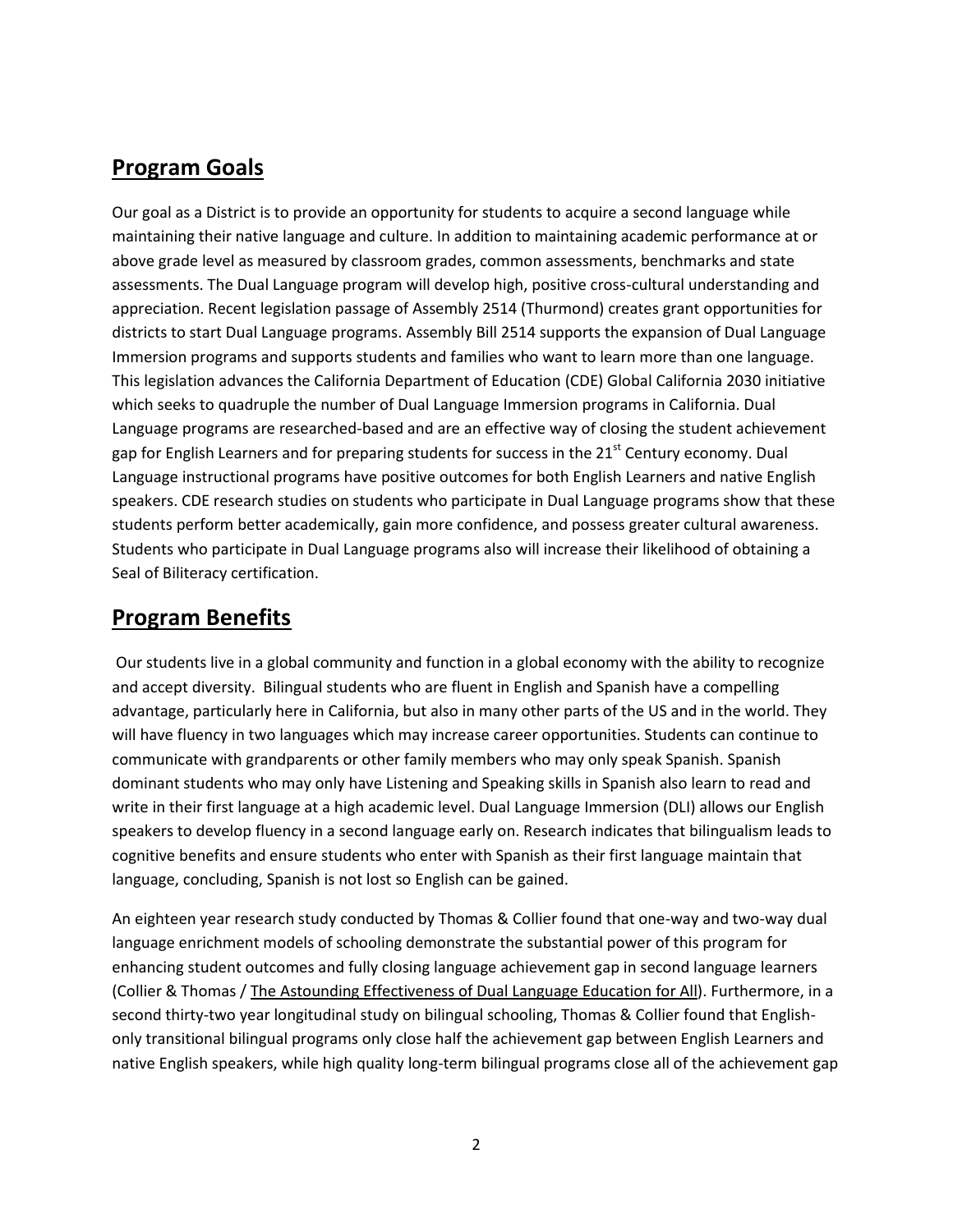after 5-6 years of schooling through two languages (Collier & Thomas / Validating the Power of Bilingual Schooling: Thirty-two Years of Large-scale, Longitudinal Research).

# **Curriculum & Assessment:**

The district's dual language program has established high expectations for student learning and assessment. District adopted Common Core State Standards (CCSS) curriculum and instructional materials are utilized in all dual language classrooms. Students are expected to master a standardsbased core curriculum (English, Math, Science, and History Social Science). District adopted Common Core State Standards textbooks are implemented in every classroom and include the Spanish textbook versions. Supplemental instructional materials are also utilized in the classroom to support student learning and language acquisition.

A rigorous dual language classroom environment includes standards-based interim assessments designed to measure student progress. Grade-level eligible students participate in the CAASPP state testing program to measure student academic progress. Students participating in CAASPP state testing are administered recently developed standards-based Spanish SBAC state assessments. Consistent teacher developed interim benchmark assessments are also employed to ensure student mastery of the Common Core State Standards. Additional language and literacy standards are assessed to ensure students achieve grade-level literacy proficiency. Student support and interventions are provided for students who need additional support meeting grade-level language and literacy standards.

# **Instruction**

The goal of teaching students to listen, speak, read and write fluently in two languages, while maintaining high levels of academic achievement, is a daunting one. For this reason, instruction in the Dual Language Immersion classroom must be rigorous and strategic, as well as motivating, engaging, interactive and intellectually challenging. Students have multiple opportunities to experience meaningful interaction with others, to engage with a variety of literary and informational text and to collaborate with peers on authentic academic tasks. Teachers utilize a wide variety of instructional strategies to ensure that both groups of language learners are acquiring a second language and also understanding the content instruction in both languages.

These strategies include:

- Engagement with grade-level text and intellectually rich tasks
- Collaborative discussions about content
- A focus on meaning making
- Whole and small group interaction
- Consistent use of specific instructional and management routines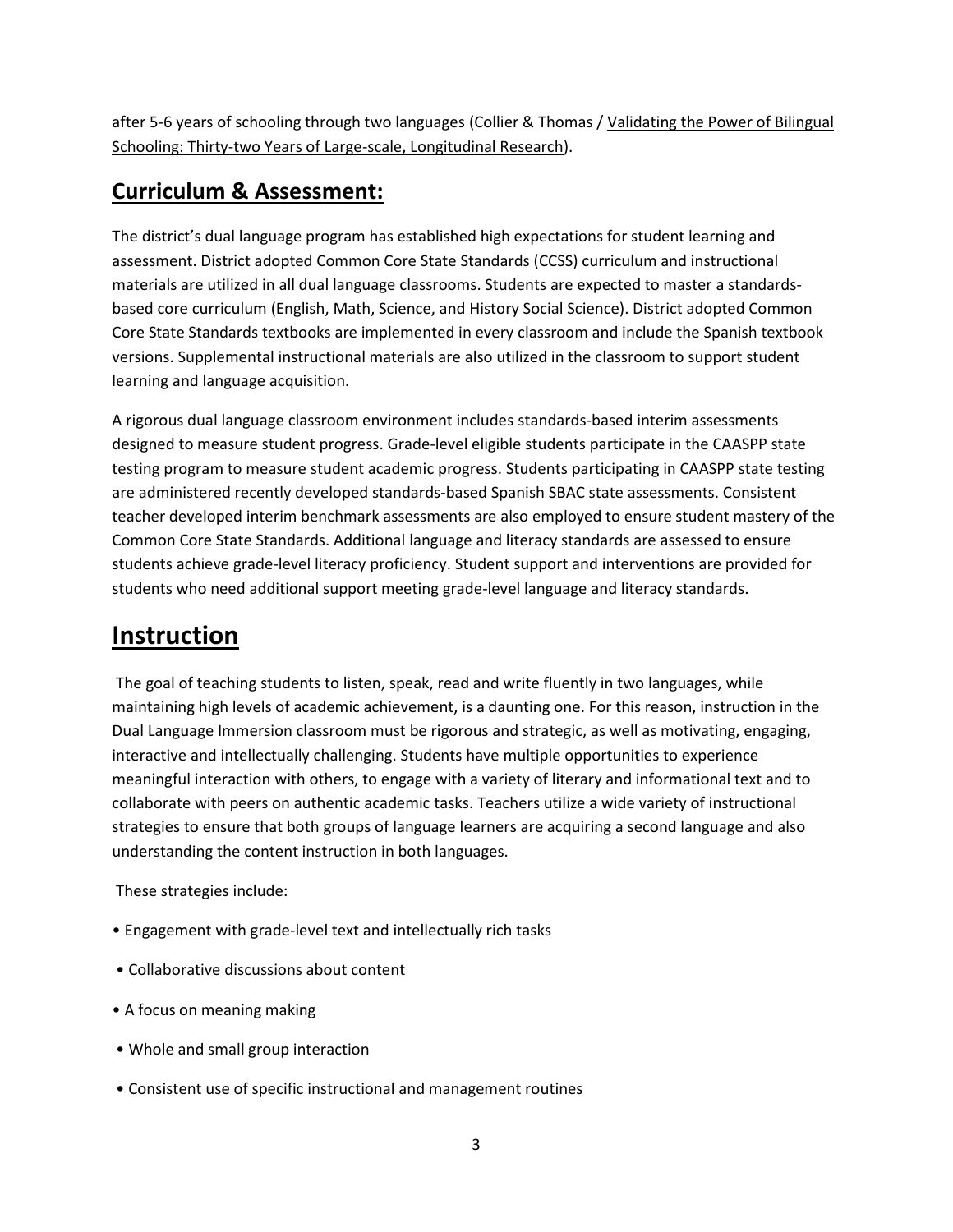- Daily formative assessment
- Use of scaffolded sentence frames and word banks

• Extensive teacher modeling and use of examples to make learning more comprehensible for all students

- Use of repetition, visuals, models, gestures, etc.
- Use of chants, rhymes, songs and drama
- Use of online resources and technology

Although all Dual Language Immersion teachers are bilingual and bi-literate, teachers use only the language of instruction designated for a particular subject area when teaching that subject area. Teachers do not translate, or move from one language to another. This is particularly critical in the early grades. The district will employ a 90/10 model of Dual Language instruction. Kindergarten instruction is delivered in Spanish 90% of the day and in English 10% of the day. There is a gradual decrease of specifically designed Spanish instruction until  $4<sup>th</sup>$  grade when 50% of the day is spent in each language. In Kindergarten, for example, the classroom teacher will speak only Spanish whenever students are present, whether that is in the classroom, on the playground, or in the neighborhood grocery store. Parents wishing to speak to the teacher in English may communicate through email or arrange a time when students are not present.

All Dual Language Immersion teachers attend professional development each year so that they will continue to strengthen their instruction. In addition, all teachers have opportunities throughout the year to meet with grade-level peers and with colleagues across grade-levels, to collaborate, to share instructional ideas and strategies, to analyze data, to work in various committees and to engage in continually improving the Dual Language is program for all students.

### **Teacher Selection / Professional Development**

Teachers who participate in the program will be selected based on the following: 1) Appropriate BCLAD teaching credential, 2) Appropriate grade-level teaching credential, 3) Teacher seniority as outlined in the Farmersville Teachers Association Certificated contract, 4) Submit application by the established deadline. Bilingual teachers are encouraged to apply and participate in the dual language program while completing their BCLAD credential. Teachers selected for the Dual Language program will be expected to participate in additional professional development opportunities designed to meet program objectives including: developing curriculum objectives and units of study, standards-based student assessments, development of supplemental instructional materials, instructional pedagogy, and program development training. Dual Language teachers will be provided with supplemental district resources to adequately prepare and collaborate on program implementation out of district categorical funds including Title I, Title II, Title III, and future AB 2514 grant funds.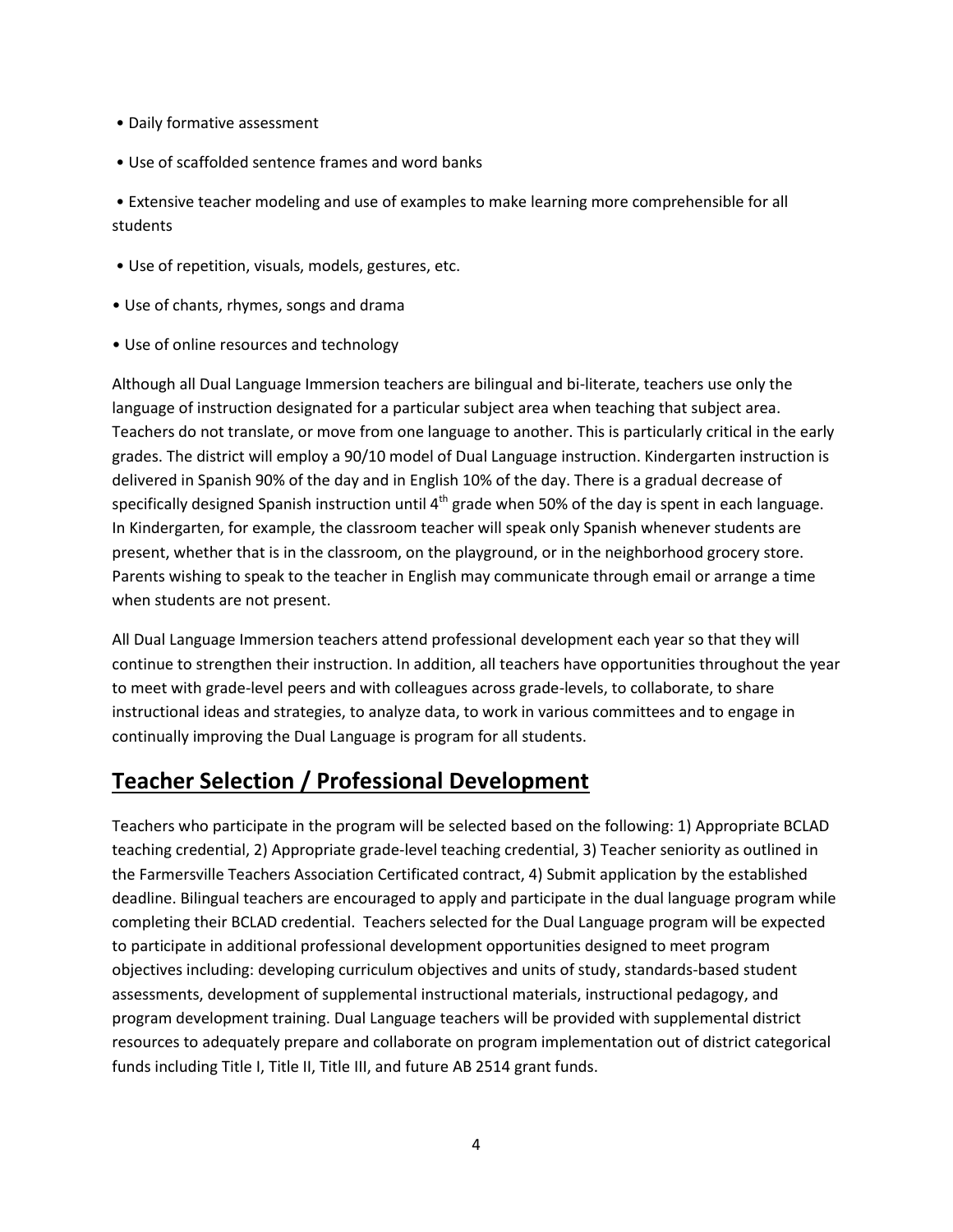### **Parental support**

Parent involvement is critical in the Dual Language Immersion program. For this reason, we strongly encourage, and expect, parents to become active participants in their child's education at the site and/or district program level. Research shows that children whose parents are involved in their education experience more academic success in school, have better attendance, and are more interested in learning. Therefore, the program provides a variety of ways in which parents can become involved and serve as strong educational models for their child/children. Parents may:

• Volunteer hours of support for the dual language program which may include the following: attendance at DL classroom events, attend and assist with parent DL information nights and presentations, attend fieldtrips, and assist with teacher classroom materials. Parents interested in this type of involvement should contact the site administrator or their classroom teacher directly.

- Provide encouragement and support for bi-literacy and bilingualism for their child.
- Attend site School Site Council (SSC) and English Learner Advisory Committee (ELAC) meetings.
- Volunteer to chaperone site and district DLI events.
- Volunteer to chaperone site-level field trips and other site-based activities.
- Attend district-level DLI parent meetings.
- Attend DLI trainings on the role of the parent, use of the first and second language in the home, learning expectations by grade level, etc.

The opportunity for a child to become bilingual and bi-literate is priceless, but it requires commitment and investment on the part of his/her parents. Research shows that acquiring proficiency in a second language may take five to seven years. Therefore, parents are expected to commit to this program through at least the sixth grade, to ensure that their child has the time necessary to fully develop linguistically, and also be successful academically. To underline the importance of this commitment, parents are asked upon entry into the program to sign the Dual Language Parent Compact which outlines both student and parent involvement commitments as a condition of being enrolled into the Dual Language program.

### **Attendance /Conduct**

• Parents will support appropriate classroom behavior and the FUSD Student Code of Conduct

• Parents will ensure their child's daily school attendance and punctuality both for arrival and departure.

• Parents understand that the student will follow the attendance and tardy guidelines for each campus.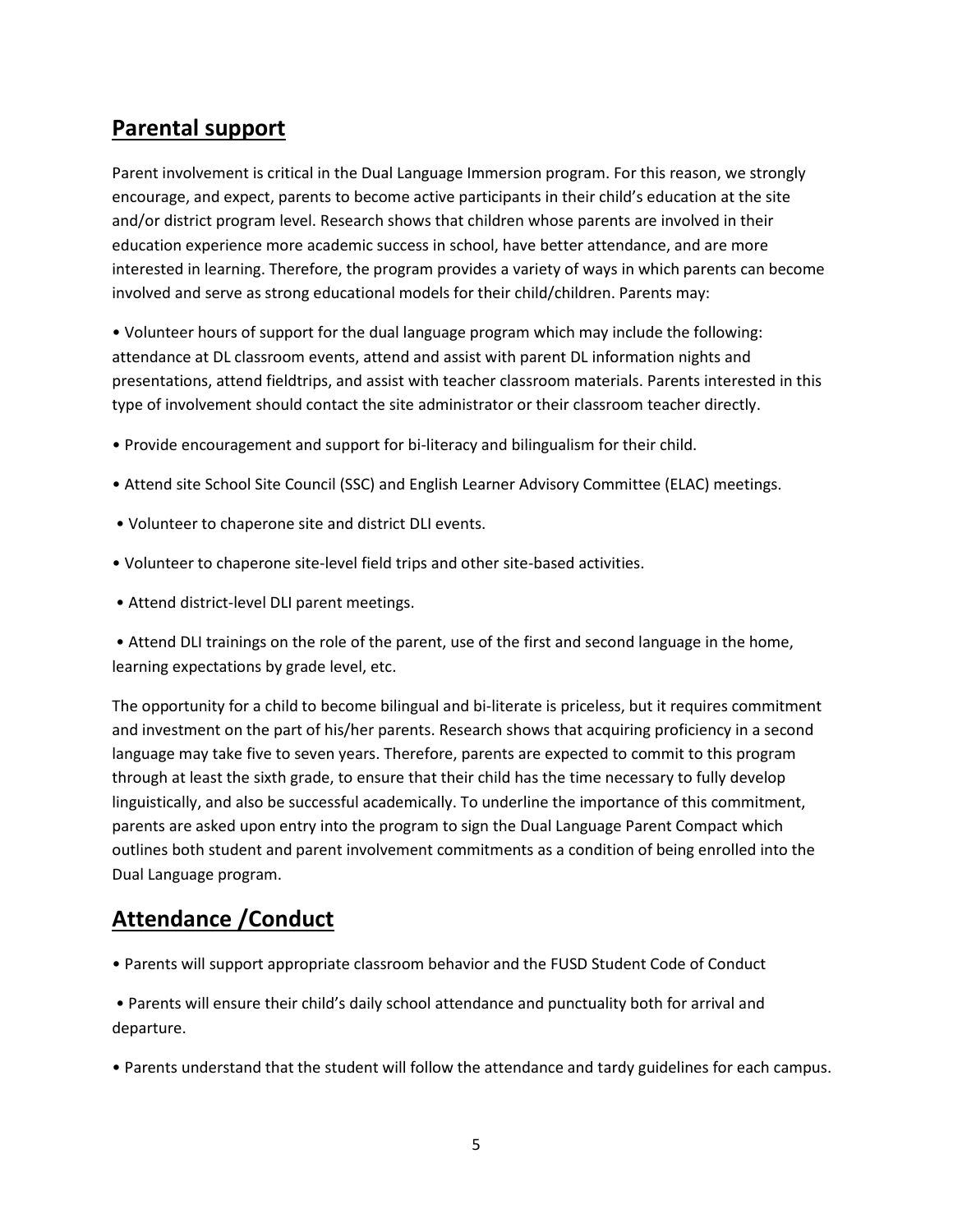• Parents understand that failure to meet minimum DL program requirements could result in a decision to remove the child from the program.

• Parents understand that homework is expected and agree to monitor and support student completion.

• Parents of officially accepted DL students who reside within the district understand that transportation is provided in accordance with the Board Policy on District Transportation

• Parents who reside outside of the district boundaries understand that transportation to a DL program school will not be provided.

# **Admission to the program**

The structure of the Dual Language Immersion Program seeks a population of which 50% of the students enrolled in the program represent Spanish dominant language ability and 50% of the students represent non-Spanish language backgrounds. In order to gain the academic and linguistic achievement that is expected from this type of program it is important to enroll students from the different language backgrounds to reach the required balance of students and preserve the academic and linguistic integrity of the model.

If the enrollment for the Dual Language Immersion Program is less than the maximum number of students and the language dominance of the students is balanced, then all in-district students who apply will have an opportunity for enrolment pending space availability. If the enrollment is greater than the maximum in either language group then a lottery will be conducted and a waiting list will be established by language group.

Registration materials must be submitted by the posted deadline. The deadline will be posted in the school office and displayed on the district and school website.

### **Enrollment**

• All entering Kindergarten students are eligible for this program. Unfortunately, the Dual Language Immersion program does not include a Transitional Kindergarten curriculum.

 All students residing in the Farmersville Unified School District attendance area may enroll in DL program, regardless of language background through FUSD's Open Enrollment process.

• Due to the highly structured plan of learning in two languages, parents must be prepared to commit to the program goals through 6th grade.

 Students of varying abilities and needs contribute to the diversity of the dual language program. Any student may enter the program in Kindergarten.